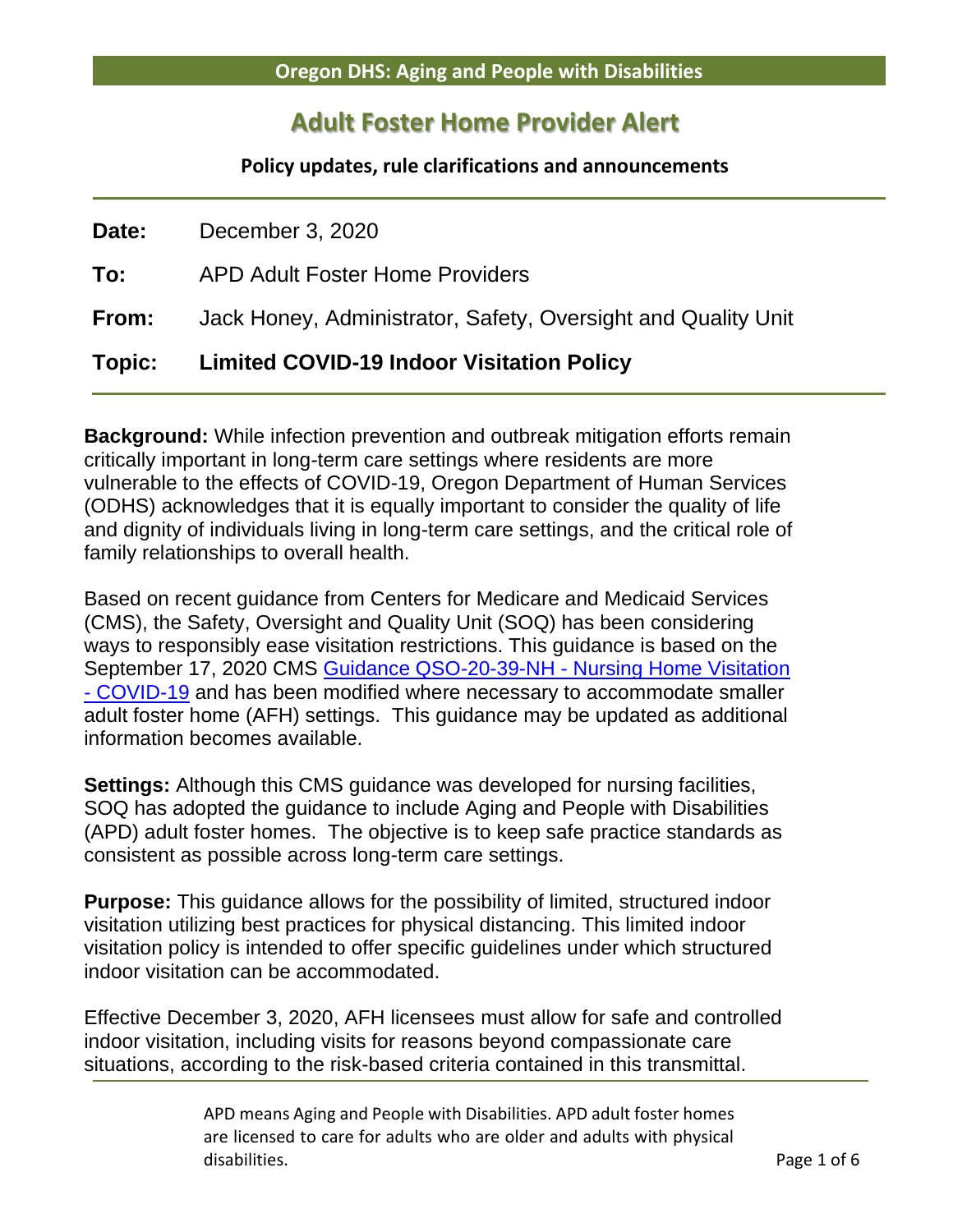Allowable visitation is to be determined by county positivity rates as published by the Oregon Health Authority (OHA). The map of county positivity rates can be found [here](https://govstatus.egov.com/or-covid-19/) by clicking the tab labeled County Risk Levels (map) or you can find a list of counties under the tab labeled County Risk Levels (table). The color coordination on the risk tables is mirrored below in visitation allowances. Counties currently showing an extreme risk are not able to accommodate indoor visitation however those in lesser risk counties can make allowances as indicated below. Additionally, any licensed setting currently under an Executive Order (EO) from SOQ may not allow visitation.

|                | <b>Lower Risk</b>        | <b>Moderate</b><br><b>Risk</b> | <b>High Risk</b>  | <b>Extreme Risk</b> |
|----------------|--------------------------|--------------------------------|-------------------|---------------------|
|                | <b>Essential persons</b> | <b>Essential</b>               | Essential         | Only essential      |
| <b>Visitor</b> | and personal             | persons and                    | persons and       | persons; No         |
| <b>Policy</b>  | visitors                 | personal                       | personal          | personal/family     |
|                | permitted*-              | visitors                       | visitors          | visitors;           |
|                | including family         | permitted*-                    | permitted*-       | Outdoor             |
|                | and close                | including                      | including         | visitors with       |
|                | personal                 | family and                     | family and        | limited             |
|                | relationships,           | close personal                 | close personal    | numbers and         |
|                | limited to 2 at a        | relationships,                 | relationships,    | physical            |
|                | time**                   | limited to 2 at a              | limited to 2 at a | distancing          |
|                |                          | time**                         | time**            |                     |

The following criteria must be met as you facilitate indoor visitation with an aim to minimize the risk of exposure to COVID-19.

## **Core Principles of COVID-19 Infection Prevention**

Adult foster homes licensees and their caregivers must apply core principles of COVID-19 infection prevention for visitors including:

- Screening of all potential visitors who enter the AFH for signs and symptoms of COVID-19 including but not limited to:
	- o Temperature check
	- o Questions for screening, observations about signs or symptoms, screen for exposures to confirmed cases and test results pending. Those currently in isolation or quarantine should not visit and those with signs or symptoms should not enter.
	- o Hand hygiene is performed with the use of alcohol-based hand rub (ABHR) prior to and following visit.
	- o Face covering or mask covering both mouth and nose.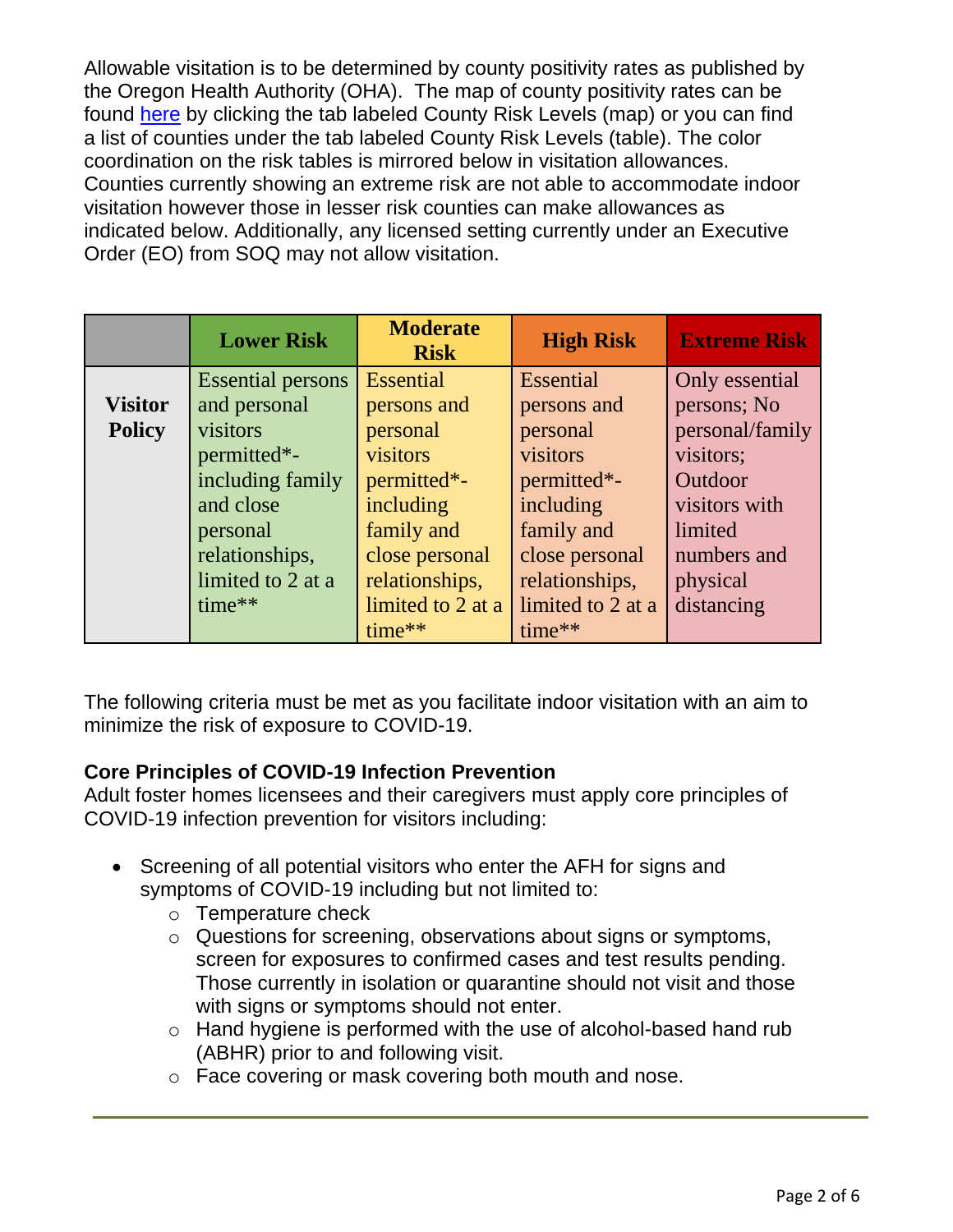- o Physical distancing of at least six feet between persons, 12 ft for those who cannot wear a mask due to medical condition.
- o Instructional signage is placed throughout the AFH and to include proper visitation education on the pandemic and infection control practices.
- o Proactive and ongoing visitor education on COVID-19 signs and symptoms, infection control precautions, other applicable AFH practices is provided (e.g., use of face covering or mask, specified entries, exits and routes to designated visiting area, hand hygiene).
- o Cleaning and disinfecting frequently touched surfaces often, and designated visitation areas after each visit.
- o Use of Personal Protective Equipment (PPE) by both visitors and residents during visit.
- o Effective resident placement (e.g., private rooms or separate areas dedicated COVID-19 care) to protect residents and visitors from possible exposure.

## **Indoor Visitation Criteria**

- Allow indoor visitation only when there has been no new [onset o](https://www.cdc.gov/coronavirus/2019-ncov/hcp/duration-isolation.html)f COVID-19 cases in the last 14 days in the AFH;
- Adult foster homes currently under an ODHS Executive Order (EO) **may not** implement indoor visitation;
- Visitors must be able to adhere to the [core principles](https://www.cms.gov/files/document/qso-20-39-nh.pdf) of symptom screening on entry including handwashing, appropriate use of PPE and other infection control protocols.
- Visitors should be instructed to wear their own mask/face covering upon arrival to and throughout their stay in the AFH. If they do not have a face covering, they should be offered a mask or face covering as supplies allow.
- Licensees must comply with all public health investigation and contact tracing processes to ensure that potential exposures between visitors and residents or AFH staff are promptly addressed.
- Licensees should schedule staggered visits and limit the number of visitors per resident to two visitors at any given time. Licensees should limit a maximum of 1 resident and 2 visitors in resident and designated visitation rooms. Licensees should consider scheduling visits for a specified length of time to help ensure all residents are able to receive visitors; and allow special considerations for visitors traveling for visitation.
- Licensees should limit movement within the AFH to the maximum extent possible. For example, visitors should not walk around the hall or wander into other resident bedrooms in the AFH. Rather, they should go directly to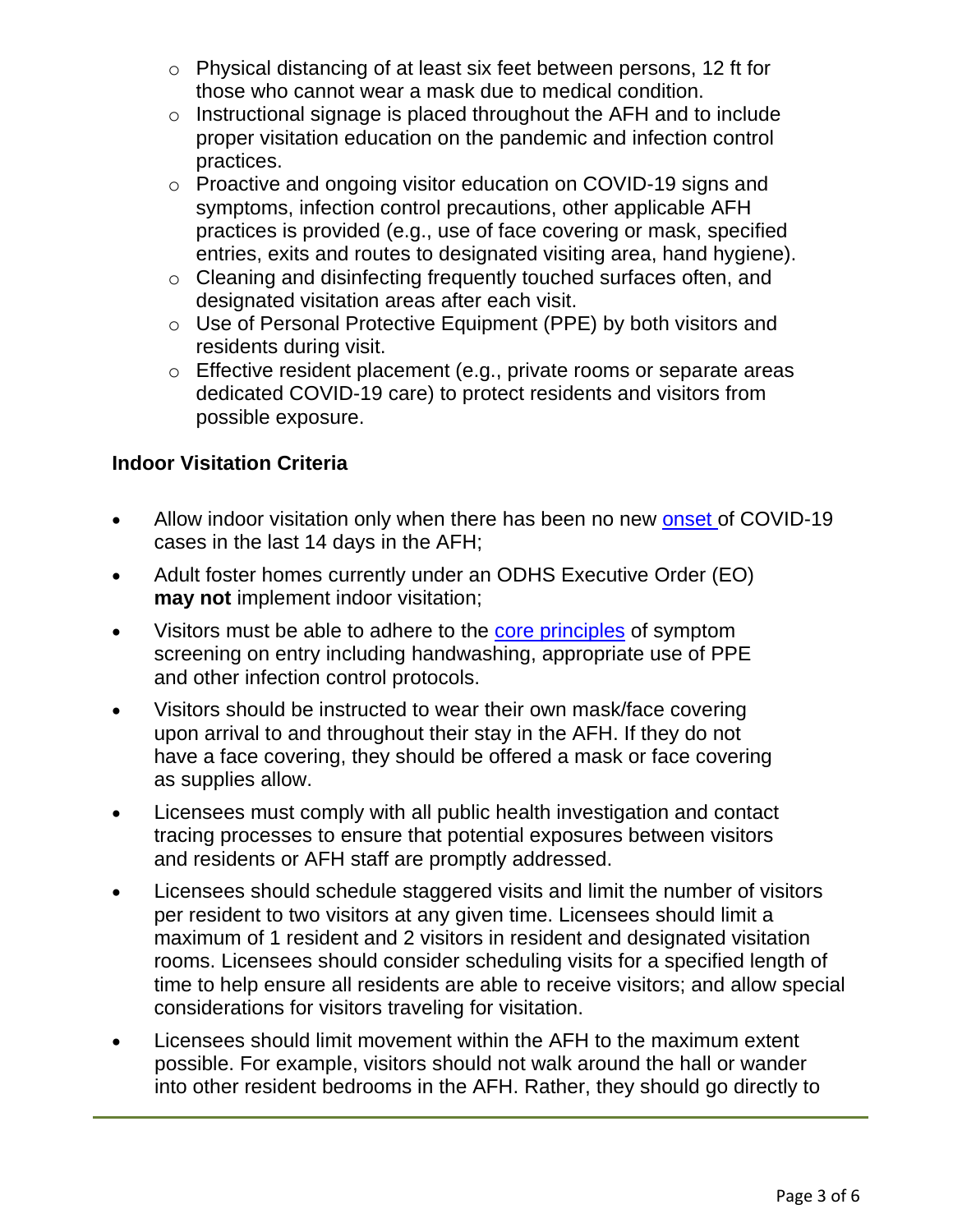the resident's room or designated visitation area. Visits for residents who share a room should generally not be conducted in the resident's room. Common areas where visits are conducted should be set up to ensure appropriate physical distancing between all individuals and should be disinfected by AFH staff immediately after use.

- Licensees must exclude visitors with a known exposure to COVID-19 in the past 14 days (i.e., people in quarantine), and visitors who are confirmed or presumptive COVID-19 cases who meet criteria for isolation.
- Licensees must keep a log of all visitors to the AFH (indoors and outdoors). Licensees must capture name, address and phone number of visitors to facilitate potential future contact tracing efforts.

**NOTE:** For situations where there is a roommate and the health status of the resident prevents leaving the room, licensees should attempt to enable inroom visitation while adhering to the core principles of COVID-19 infection prevention.

**Compassionate Care Visits:** End-of-life situations have been used as examples of *compassionate care*, though the term does not exclusively refer to end-of-life situations. Examples of other types of compassionate care situations include, but are not limited to:

- A resident who was living with their family before recently being admitted to a nursing home, is struggling with the change in environment and lack of physical family support.
- A resident who is grieving after a friend or family member recently passed away.
- A resident who needs cueing and encouragement with eating or drinking, previously provided by family and/or caregiver(s), is experiencing weight loss or dehydration.
- A resident, who used to talk and interact with others, is experiencing emotional distress, seldom speaking, or crying more frequently (when the resident had rarely cried in the past).

Allowing visits in these situations would be consistent with the intent of "compassionate care situations." In addition to family members, compassionate care visits may be conducted by any individual who meets a resident's specified needs, such as clergy or lay persons offering religious and spiritual support. This is not an exhaustive list, and other valid compassionate care situations may be identified.

At all times, visits should be conducted using social distancing and use of appropriate PPE. Through a person-centered approach, licensees should work with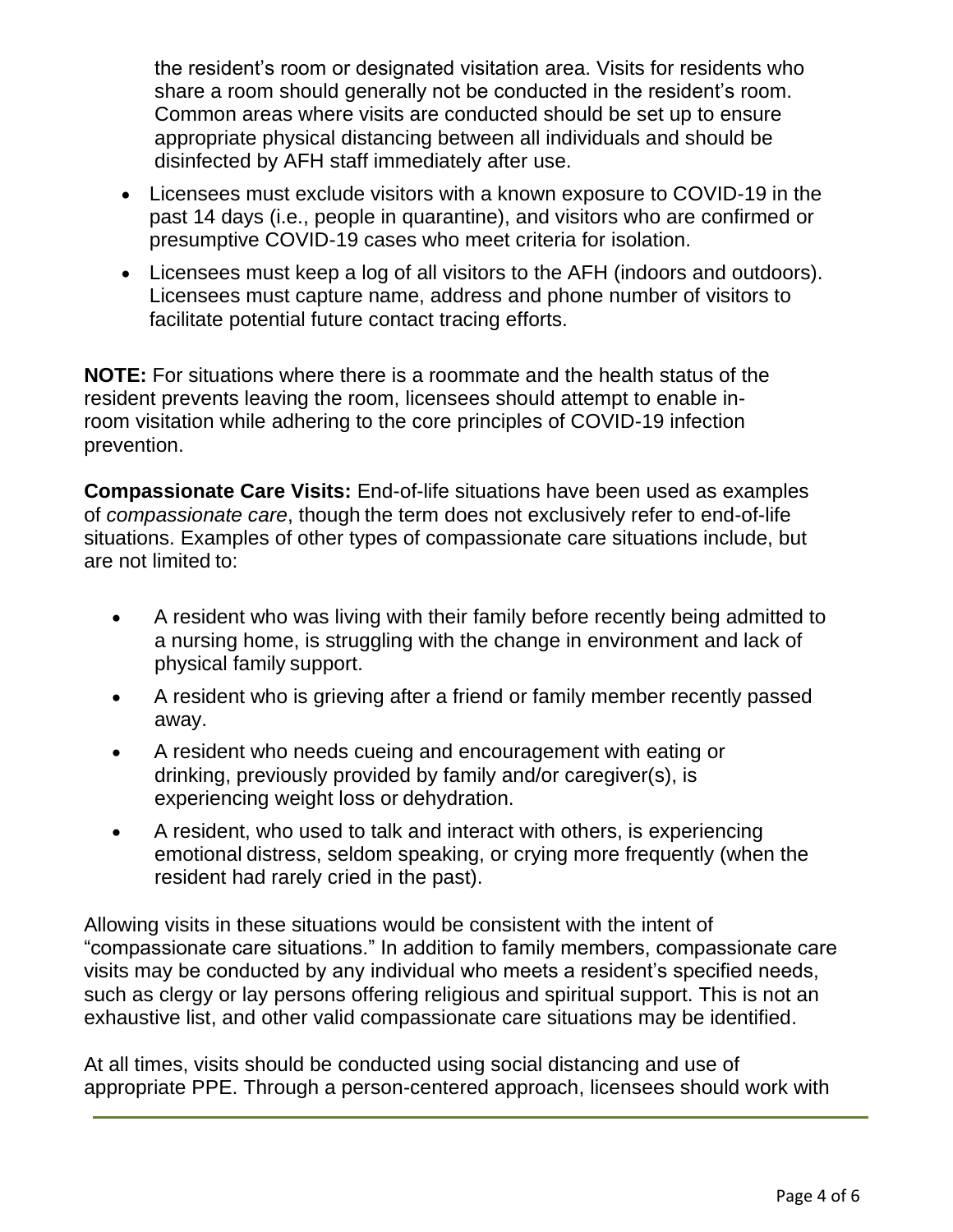residents, families, caregivers, resident representatives, and the Long-Term Care Ombudsman program to identify the need for compassionate care visits. Compassionate care visitation plans do not need to be approved by your local licensing authority though they are an invaluable resource if questions about policy and practice arise. See the July 21, 2020 provider alert on **compassionate care** [visits](https://www.oregon.gov/dhs/PROVIDERS-PARTNERS/LICENSING/APD-AFH/Alerts/2020-0721%20Compassionate%20Care%20Visitation%20Allowances.pdf) for more information.

**Required Visitation:** We believe the guidance above represents reasonable ways adult foster home licensees can enable in-person visitation. Except for on-going use of virtual visits, licensees may still restrict visitation due to the AFH's COVID-19 status, a resident's COVID-19 status, visitor symptoms, lack of adherence to proper infection control practices, or other relevant factors related to the COVID-19 public health emergency.

However, licensees may not restrict visitation without a reasonable clinical or safety cause, consistent with Home and Community Based Services rules and in recognition of Residents' Rights. For example, if an AFH has had no COVID-19 cases in the last 14 days, an AFH **must** facilitate in-person visitation consistent with the rules and regulations, which can be done by applying the guidance stated above. Failure to facilitate visitation, without adequate reason related to clinical necessity or resident safety, would constitute a potential violation of 411-050-  $0105(2)(c)$ .

**NOTE:** Residents who are on transmission-based precautions for COVID-19 should only receive visits that are virtual, through windows, or in-person for compassionate care situations, with adherence to transmission-based precautions. However, this restriction should be lifted once transmission-based precautions are no longer required per [CDC guidelines,](https://www.cdc.gov/coronavirus/2019-ncov/hcp/disposition-hospitalized-patients.html) and other visits may be conducted as described above.

**Health Care Workers and Other Service Providers:** Health care workers who are not employees of the AFH but provide direct care to AFH residents, such as hospice workers, Emergency Medical Services (EMS) personnel, dialysis technicians, laboratory technicians, radiology technicians, social workers, clergy etc., must be permitted to come into the AFH as long as they are not subject to a work exclusion due to an exposure to COVID-19 or show signs or symptoms of COVID-19 after being screened.

**NOTE:** EMS personnel responding to an emergent situation should not be screened so they can attend to an emergency without delay. All AFH staff, including individuals providing services under arrangement as well as volunteers, should adhere to the core principles of COVID-19 infection prevention.

**Access to the Long-Term Care Ombudsman:** In-person access may be limited due to infection control concerns and/or transmission of COVID-19; however, inperson access may not be limited without reasonable cause. If in-person access is